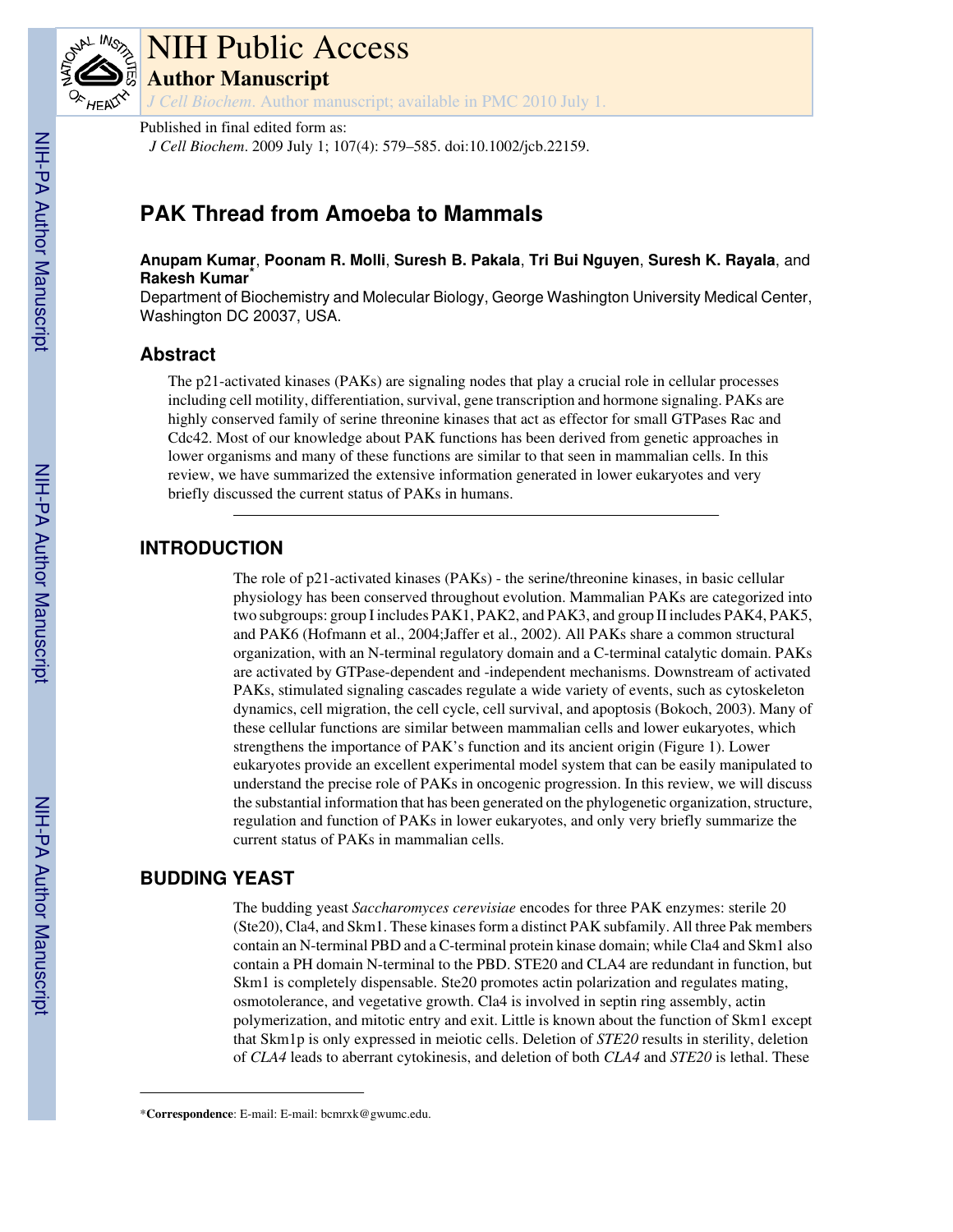kinases are activated by GTPase Cdc42 and by the cell-cycle dependent kinase Cdc28. Once activated, they regulate various downstream effectors that play a crucial role in cytoskeleton dynamics, especially cell polarity, cell cycle, and gene transcription.

Ste20 was identified as a key regulator in the mating pathway and functions as an activator of mitogen-activated protein kinase (MAPK) cascades (Dan et al., 2001b). The MAPK pathway is stimulated through the mating pheromone receptors Ste2–Ste4, which result in activation of the heterotrimeric G protein, followed by activation of the MAPK cascade (Bhattacharjya et al., 2006). This cascade includes the sequential phosphorylation of MAPK kinase kinase (MAP3K), MAPK kinase (MAP2K), and MAPK. The yeast MAPK pathway consists of Ste11p (MAP3K), Ste7p (MAP2K), Fus3p, and Kss1p (MAPKs) (Lee et al., 1999). In addition to mating, Ste20 regulates filamentous growth and osmotolerance by activating MAP3K (de Nadal et al., 2002). Downstream of the activated MAPK pathway, a variety of genes (e.g., FUS1) required for mating are stimulated. Mating, vegetative growth, and filamentous growth all require cell polarization, which is promoted by both Ste20 and Cla4 through a mechanism that is not completely understood. Members of the polarization pathway include type I myosins Myo3 and Myo5 and the forming homolog Bni1 (Sagot et al., 2002;Soulard et al., 2002). During cell polarization, the actin cytoskeleton undergoes reorientation, a process regulated by the cell cycle. Whether Ste20 and Cla4 control cell polarity in  $G_1$  or other phases of the cell cycle remains unclear. However, because Cla4 kinase activity peaks at mitosis, it is believed that it acts late in the cell cycle (Benton et al., 1997;Keniry et al., 2004). PAK enzymes also participate in a negative feedback loop to end the polarized growth phase. This involves a complex interplay of molecules such as guanine-nucleotide-exchange factor Lte1, GTPase Tem1, protein phosphatase Cdc14, and a number of CDK substrates (Simanis, 2003).

## **FISSION YEAST**

The fission yeast *Schizosaccharomyces pombe* encodes for two PAK kinases: Shk1 (also known as AKA, PAK1, and Orb2) and Shk2 (also known as AKA and PAK2). Shk1 most closely resembles budding yeast Ste20 and is an essential gene. It functions in induction of the pheromone response pathway, similar to Ste20. Shk2 is most closely related to Cla4 and Skm1, but is not functionally equivalent to these kinases.

Shk1, an effector of Cdc42, is essential for the viability of *S. pombe* (Marcus et al., 1995). The loss of functional Shk1 leads to defects in actin and the microtubule cytoskeleton, loss of polarity, and defects in mating (Qyang et al., 2002). Both, Cdc42 and Shk1 function downstream of Ras GTPase-Ras1 (Marcus, Polverino, Chang, Robbins, Cobb, and Wigler, 1995). Shk1 is also regulated by three SH3 domain-containing proteins: Scd2, Skb1, and Skb5. Scd2 is required for the normal cell polarity and mating of *S. pombe* but is not required for cell viability (Chang et al., 1999). Skb1 and Skb5 directly stimulate Shk1 kinase activity and are required for proper cell polarity during hypertonic stress (Bao et al., 2001;Yang et al., 1999b). The cytoskeleton organization and cell polarization of *S. pombe* also requires a kelch repeat protein- Tea1, and the Rho GTPase activation protein- Rga8 (Kim et al., 2003;Yang et al., 2003). Rga8 is a substrate of Shk1. Little is known about the negative regulator of Shk1. Skb15, a WD repeat protein, functions as a negative regulator of Shk1 and is required for the regulation of cytoskeleton dynamics in a cell cycle-dependent manner (Kim et al., 2001).

The signaling pathways downstream of Shk2 are not well defined. Similar to Shk1, Shk2 participates in the Ras1/Cdc42-dependent regulation of morphologic changes and mating response pathways, but Shk2 is not essential for cell viability, morphology, or mating in *S. pombe*. Shk2 is redundant in function with Shk1. Over expression of activated Shk2 in Shk1 deleted cells leads to mating defects, and these defects can be suppressed by over expression of the MAP3K kinase Byr2 (Yang et al., 1998). Similarly, over expression of activated Shk2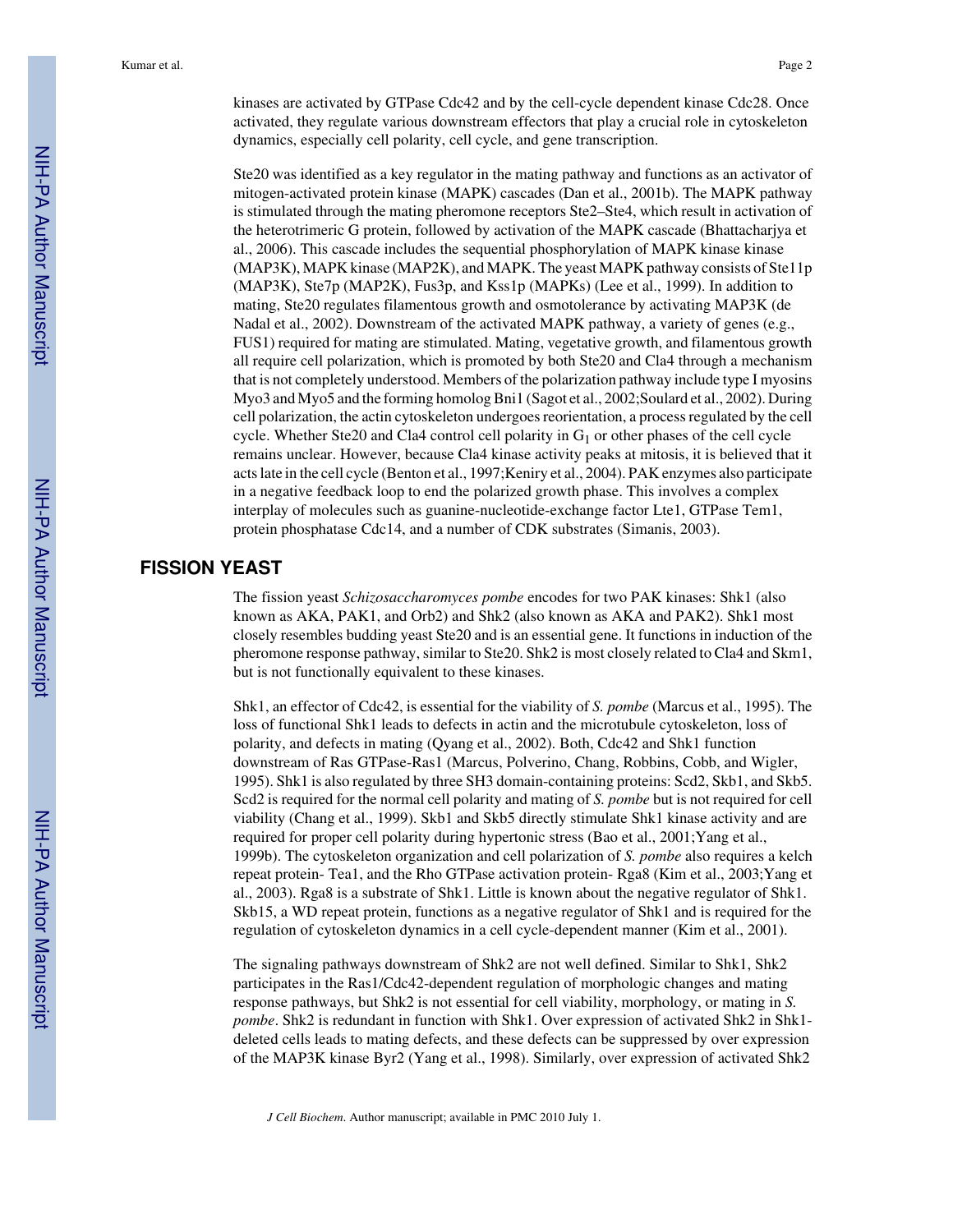in wild-type cells lead to growth defects that can be suppressed by null mutations of Mkh1 and Spm1.

#### **AMOEBAE**

To date, three Pak families of genes have been identified in amoebae *Dictyostelium discoideum* that encode DdPAKA, DdPAKB (myosin I heavy chain kinase [MIHCK]), and DdPAKC; one in *Acanthamoeba castellanii* called AcMIHCK; and three in *Entamoeba histolytica*: EhPAK, EhPAK2, and EhPAK3. All these kinases show the presence of an Nterminal p21-binding domain (PBD) and a C-terminal catalytic domain. DdPAKA, DdPAKB, and DdPAKC are approximately 50% and 70% homologous within the PBD and catalytic domains, respectively. AcMIHCK is similar to DdPAKB, and EhPAK3 is homologous to DdPAKC.

Unlike mammalian PAKs, the kinase activity of DdPAKA is regulated by phosphoinositide 3 kinase and protein kinase B (Akt), which phosphorylates DdPAKA at Thr-579. Constitutively active DdPAKA leads to the upregulation of myosin II assembly, which controls cell polarity and chemotaxis. In accordance, DdPAKA-null cells display defects in myosin II assembly and directional motility. DdPAKA-null cells, when in suspension, show defects in cytokinesis. Myosin II is not a physiologic substrate of DdPAKA, but DdPAKA promotes myosin II filament assembly indirectly by regulating the activity of MIHCKs (Muller-Taubenberger et al., 2002).

MIHCK is activated in a GTPase-dependent manner by Rac and Cdc42 but not by sphingosine or any other non-negatively charged lipid. It requires the presence of acidic lipids that are inhibited by Ca (2+)-calmodulin. When inactive, MIHCK is present in a closed conformation, with the auto-inhibitory sequence located within the C-terminal portion of the PBD. Upon activation, it acquires an open conformation, with autophosphorylation at Ser-8, which leads to partial opening of the inactive folded structure. Phosphorylation of Ser-8 primes MIHCK for the second step of activation by promoting the binding of GTP-bound Rac, Cdc42, or acidic lipids such as phosphatidylserine or phosphatidylinositol 4, 5-bisphosphate. Activated MIHCK is enriched at the leading edge of migrating cells and in the macropinocytic and phagocytic cups. Upon activation, MIHCK phosphorylates its downstream effector, myosin I, and enhances the myosin I-dependent process of phagocytosis and pinocytosis. Cells lacking functional MIHCK show no apparent defects in a variety of motile processes, whereas constitutive expression of active MIHCK causes severe defects in cytokinesis by entrapping or sequestering actin filaments (de la et al., 2005).

Similar to MIHCK, the kinase activity of DdPAKC is regulated by GTPases. In response to a chemoattractant, the stimulated phosphoinositide 3-kinase pathway leads to activation of Rac-GTPase-racB, which binds to and activates the GTPase-binding Cdc42/Rac-interactive binding domain of DdPAKC. DdPAKC-null cells exhibit defects in cell polarization and pseudopodia formation in response to a chemoattractant gradient but do not develop defects in cell motility (Lee et al., 2004). Cells lacking both DdPAKC and MIHCK show severe loss of cell movement in a chemoattractant gradient, suggesting that both DdPAKC and MIHCK co-operate to regulate chemotaxis pathways (Lee, Rivero, Park, Huang, Funamoto, and Firtel, 2004). Similarly, the *E. histolytica* PAK-EhPAK plays a role in pseudopod formation and phagocytosis (Labruyere et al., 2003), whereas EhPAK2 regulates receptor capping, a process that helps parasites evade the host's immune system (Arias-Romero et al., 2006). Because EhPAK3 was only discovered recently, little is known about its physiologic role (Dutta et al., 2007).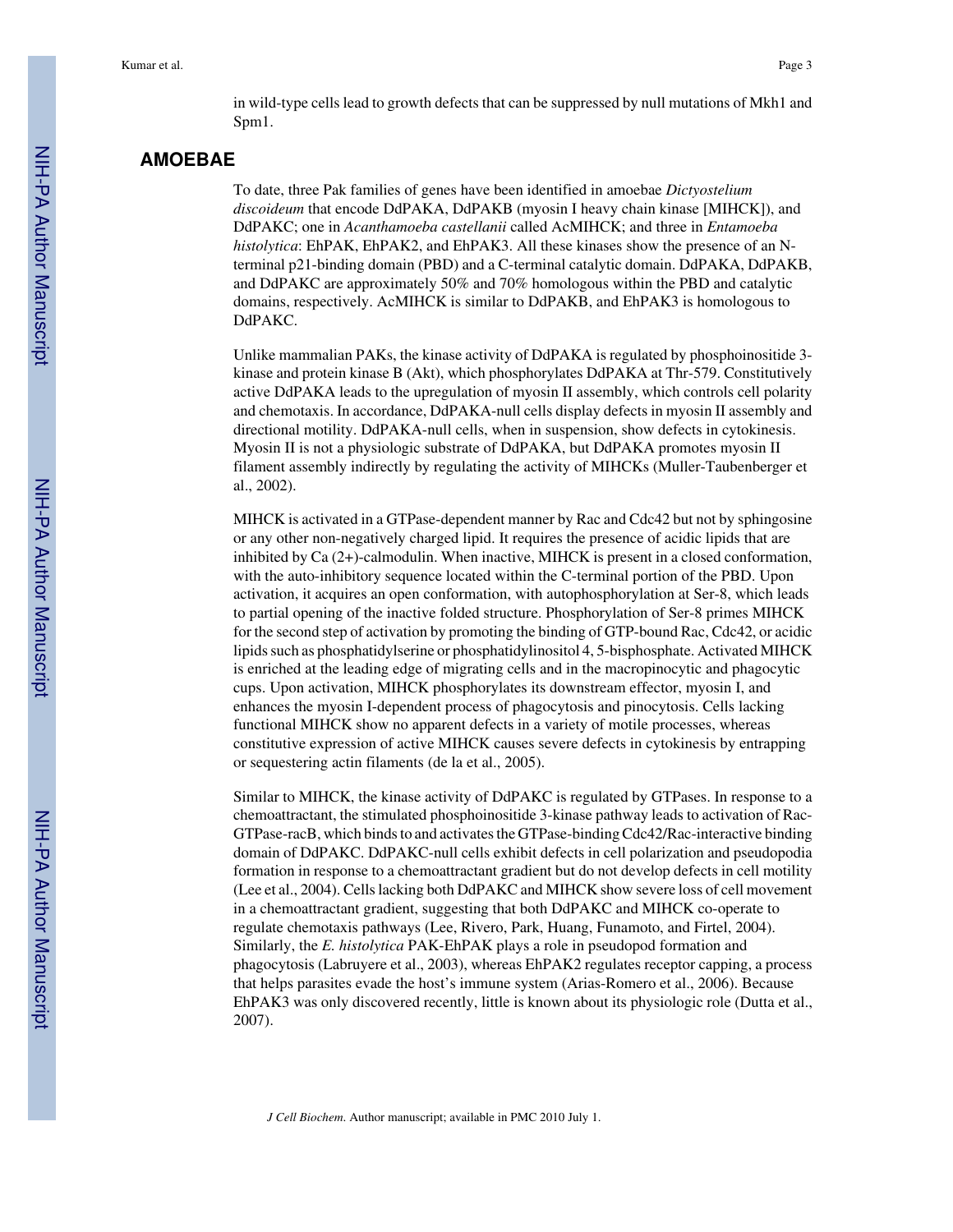#### **DROSOPHILA**

Drosophila encodes three PAKs: DPAK1, mushroom bodies tiny (Mbt)/DPAK2, and DPAK3. To date, only the functions of DPAK1 and Mbt have been analyzed. Their key functions are in sensory organ development.

In Drosophila, the Nck/Dock signaling pathways regulate the movement of photoreceptor axons under the guidance of a sensorimotor structure called growth cone at the leading edge of the axon. They also form a mechanistic link between the cell surface receptors and the actin cytoskeleton. Dock associates with the fly homolog of human insulin receptor and DPAK1. Upon activation, insulin receptors target the Dock-DPAK1 complex to the plasma membrane, where a second signal increases the local concentration of GTP-bound Rac, leading to the activation of membrane-bound DPAK1. This, in turn, modulates actin dynamics during the growth-cone guidance of the photoreceptor cell. The Dock-DPAK1 complex also regulates the guidance of olfactory axons and axon repulsion. DPAK1 contributes to tissue morphogenesis by mediating communication between the basement membrane and intracellular proteins during epithelial development (Rao, 2005).

Unlike DPAK1, Mbt is involved in photoreceptor cell morphogenesis rather than photoreceptor axon guidance. Mbt was found to be key in the formation of a structure called mushroom body in adult Drosophila; this structure corresponds to the hippocampus in the human brain. Mbt has a role in the proliferation, differentiation, and survival of neuronal cells; Mbt-null mutants have defects in the central brain structure and have fewer neurons. In addition, Mbt mutant flies have a reduced number of photoreceptor cells in the eye and disorganized adherens junctions. Similarly, constitutive activation of Mbt disturbs the actin cytoskeleton and affects adherens junction organization (Melzig et al., 1998). One target of Mbt signaling that plays a role in cytoskeleton organization is the actin depolymerization factor Twinstar/Cofilin (Menzel et al., 2007). Mbt interacts with Cdc42, but the binding of activated Cdc42 has no influence on Mbt kinase activity and is required for recruitment of the kinase to adherens junctions (Schneeberger et al., 2003).

#### **CAENORHABDITIS ELEGANS**

*Caenorhabditis elegans* expresses three PAK isoforms: CePAK1, CePAK2, and MAX-2. CePAK-1 is most closely related to group I PAKs, whereas CePAK-2 is closely related to group II PAKs and MAX-2 is similar to *Drosophila* DPAK3. CePAK-1 is expressed in the hypodermal cell boundaries during embryonic body elongation and co-localizes with CeRac1 and CeCdc42 (Chen et al., 1996). CePAK1 and MAX-2 function with the rac GTPases during axon guidance. Immediately after *C. elegans* hatches, the 12P cells migrate from their lateral positions down into the ventral cord and subsequently divide, generating the P cell lineage. Both CePAK1 and MAX-2 function redundantly in P cell migration, along with the rac activator UNC-73/Trio and the rac GTPases CED-10 and MIG-2. MAX-2 is also required for motor neuron axon guidance, which functions in a rac-independent pathway. During development, the ventral cord commissural motoneurons control the forward and reverse locomotion of the animal, and MAX-2's functions are required for the dorsal guidance of ventral cord commissural motoneuron axons (Lucanic et al., 2006).

### **XENOPUS**

*Xenopus* PAKs have been studied extensively. There are four PAK genes in the *Xenopus* genome, encoding xPAK1, xPAK2, xPAK3, and xPAK5. Accumulating evidence indicates that *Xenopus* PAKs have roles in oocyte maturation and embryonic development. In *Xenopus*, the trigger from the steroid hormone progesterone is required to stimulate the signal transduction pathway, leading to oocyte maturation (Hammes, 2004). Oocytes naturally arrest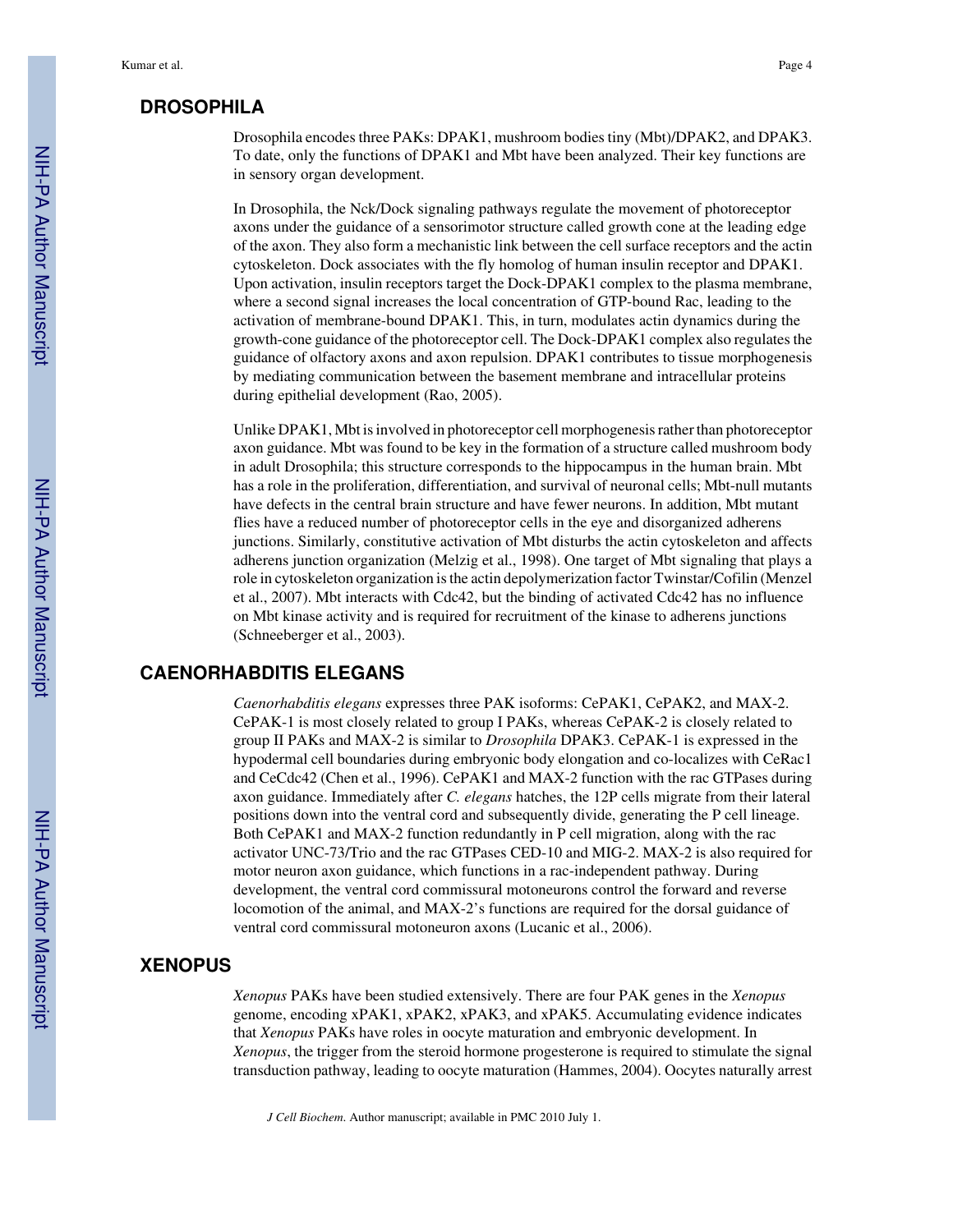for long periods of time during  $G_2/M$  transition in the ovary. During the  $G_2$  phase, translation of the proto-oncogene c-Mos (an MAP3K) leads to activation of MAPK and the maturationpromoting factor (MPF), a heterodimeric protein complex composed of p34*cdc2* kinase and cyclin B (Palmer et al., 2000). This MPF complex is negatively regulated by the Myt1 protein kinase that phosphorylates Cdc2 on threonine and tyrosine residues (Wells et al., 1999). Cdc2 is eventually activated to cause the oocyte to progress to meiosis; this step is catalyzed by the phosphatase Cdc25C. Phosphorylation of Cdc25C on Ser-287 by Chk1 and cAMP-dependent protein kinase causes Cdc2 to remain inactive in  $G<sub>2</sub>$ -arrested oocytes through binding to 14-3-3 proteins (Yang et al., 1999a). To continue to mitosis, Cdc25C phosphorylation and activation is required. Cyclin B-Cdc2 can phosphorylate Cdc25C at the activating sites (Margolis et al., 2006). However, at the  $G_2/M$  transition, the initial phosphorylation of Cdc25C is triggered by polo-like kinase Plx1 prior to cyclin B-Cdc2-mediated activation (Abrieu et al., 1998). Cdc25C is also phosphorylated and activated by MPF, forming a positive feedback loop that contributes to G2/M transition (Hoffmann et al., 1993). The eggs arrest again at metaphase of the second meiosis, with high MPF activity until fertilization.

 $xPAK1$  promotes oocyte arrest in the G<sub>2</sub>/prophase of the cell cycle, thereby negatively regulating oocyte maturation. xPAK1 prevents the accumulation of c-Mos and activation of both MAPK and MPF, which keeps the MPF amplification loop in an inactive state and prevents further maturation of the oocyte. Recent evidence indicates that the small GTPase Cdc42, not Rac1, has a role in progesterone-induced oocyte maturation. GDP-bound Cdc42 facilitates progesterone-induced maturation, whereas the GTP-bound Cdc42 completely blocks this process. Cdc42 regulates the maturation pathway via phosphorylation and inactivation of xPAK2 (Cau et al., 2000). xPAK2 is inactivated during maturation upon stimulation of the MPF and MAPK pathways and is reactivated upon fertilization. Apart from a role in arresting oocytes at  $G_2$ /prophase of the first meiotic prophase, xPAK1 also regulates cell survival and death. Ectopic expression of a dominant negative form of xPAK1 promotes apoptosis in *Xenopus* oocytes, indicating a role for xPAK1 in survival signals (Faure et al., 1997). xPAK1 can be activated by caspases via release of the catalytic domain from an Nterminal inhibitory sequence that promotes apoptosis. Activated xPAK1 phosphorylates the regulatory light chain of myosin II at Thr-18 and Ser-19 and induces its hyperphosphorylation, which helps in the formation of apoptotic bodies for the safe disposal of damaged or dead cells by phagocytosis (Bisson et al., 2003).

For normal development, embryogenesis requires the proper coordination of cell proliferation and differentiation, both of which require the *Xenopus* Tumorhead gene. Tumorhead over expression results in expansion of the neural plate at the neurula stage and abnormal growth in the head region during the tailbud and tadpole stages. Tumorhead overexpression also causes apoptosis during gastrulation. Tumorhead's functions are regulated by its subcellular localization. It translocates from the cell periphery into the nucleus during *Xenopus* development. Ectopic overexpression of Tumorhead mutant localizes to the plasma membrane; this results in neural plate expansion and inhibition of neuronal differentiation, which leads to embryonic lethality. xPAK1 mediates the phosphorylation of Tumorhead and enhances its binding to the apical cortex and lateral cell membrane of neural plate epithelial cells, resulting in neural plate expansion and inhibition of neuronal differentiation; organisms without xPAK1 activity show loss of the Tumorhead phenotype (Wu et al., 2007).

Embryogenesis involves the migration of embryonic cells to form new structures via a complex interplay of intercellular signaling and cytoskeletal remodeling processes. The large Eph tyrosine kinase receptor family and their ephrin ligands play key roles in regulating cell migration and cell adhesion. *Xenopus* embryos express several Eph receptors and ephrin ligands. Activation of EphA4 in early *Xenopus* embryos induces a loss of blastomere adhesion, leading to occlusion of the blastocoel (Bisson et al., 2007). xPak1 has been identified as an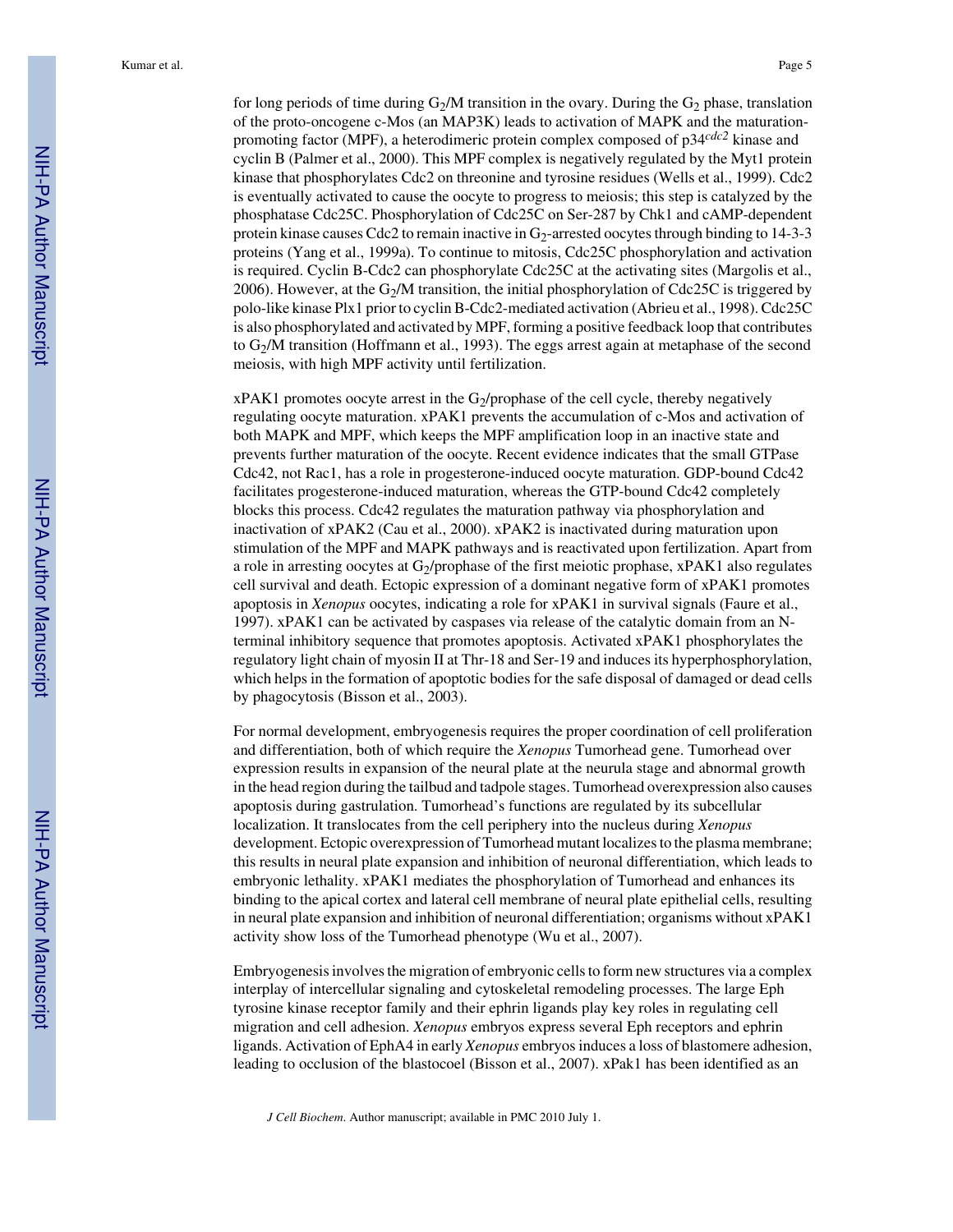upstream activator of EphA4 receptor, which is required for loss of adhesion. Ectopic expression of xPAK1 leads to the loss of blastomere adhesion, disruption of the blastocoel and blastocoel roof, and disassembly of cortical actin, all characteristic of EphA4 activation. Interestingly, both the xPAK1- and EphA4-induced phenotypes can be rescued by enhanced C-cadherin expression, by transfer to a low-salt medium, or by the constitutively activated GTPases Cdc42, Rac, and Rho (Bisson, Poitras, Mikryukov, Tremblay, and Moss, 2007). In addition to a role in embryonic cell migration, xPAK1 also play a role in the differentiation of the mechano-sensors of the auditory system (Islam et al., 2000).

Another member of *Xenopus* PAK family, xPAK3, is expressed in the area of primary neurogenesis in the developing embryo. In *Xenopus*, neuronal differentiation is governed by a basic helix-loop-helix transcription factor called neurogenin-related-1. Neurogenin-related-1 activates a set of genes that regulate cell differentiation. xPAK3 functions downstream of neurogenin to allow differentiation of neuronally programmed cells (Souopgui et al., 2002).

Like xPAK1, xPAK5 regulates cellular movement during early embryonic development in *Xenopus*. It is mainly expressed in regions of the embryo that undergo extensive cell movement during gastrula. xPAK5 can bind to both actin and microtubule networks and can regulate their coordinated dynamics during cell motility. Endogenous xPAK5 co-localizes with adherens junction proteins, and its activity is regulated by extracellular calcium (Faure et al., 2005). xPAK5 also cooperates with Inca (induced in neural crest by AP2) protein, which is upregulated in *Xenopus* embryos in cytoskeletal restructuring and cell adhesion regulation during early embryo development (Luo et al., 2007).

#### **ZEBRA FISH**

Zebra fish express only four PAK genes: PAK1, PAK2a, PAK2b, and PAK7. The physiologic functions of these PAK family members were not known until recently, when PAK2 was found to have a role in vascular development (Liu et al., 2007).

# **HUMANS**

In human, six members of Pak have been identified which are classified in two groups each comprising of three members. Group I consists of Pak1-3 and group II consists of Pak4-6 (Arias-Romero et al., 2008). The classification is based on the domain structure and regulator mechanisms of the Paks. Similar to lower eukaryotes, all human Pak isoforms contain an Nterminal regulatory domain and a highly conserved C-terminal kinase domain. The regulatory domain of group I Pak consists of a GTPase binding domain (PBD) and an autoinhibitory domain (AID). In its inactive state, the group I Paks exists in a dimeric conformation. But on activation, the autoinhibitory domain uncouples from the kinase domain enabling autophosphorylation of the Pak. Group I Paks can be activated in both GTPase dependent (involving Cdc42 and rac) and GTPase independent manner (involving sphingolipids or caspases). In contrast, the group II Paks exist as monomers in crystal structure and the kinase domain of the group II Paks are found to be constitutively active (Eswaran et al., 2007;Eswaran et al., 2008). PAK4-6 bind to activated Cdc42 and, to a lesser extent, to Rac, but the activity of these kinases is not appreciably enhanced upon binding to the GTPases. In fact, interaction with Cdc42 induces the translocation of group II PAKs to different cellular compartments. Binding to Cdc42 results in PAK4 translocation to the Golgi apparatus (Abo et al., 1998;Cotteret et al., 2003;Cotteret et al., 2006). Thus, unlike group I PAKs, the interaction of group II PAKs with GTPases has no influence on kinase activity.

Paks are implicated in a variety of processes including cytoskeletal dynamics, motility, cell cycle, apoptosis and tumorigenesis. The Group I Paks regulate cytoskeleton dynamics by phosphorylating multiple downstream effectors including myosin light-chain kinase (MLCK),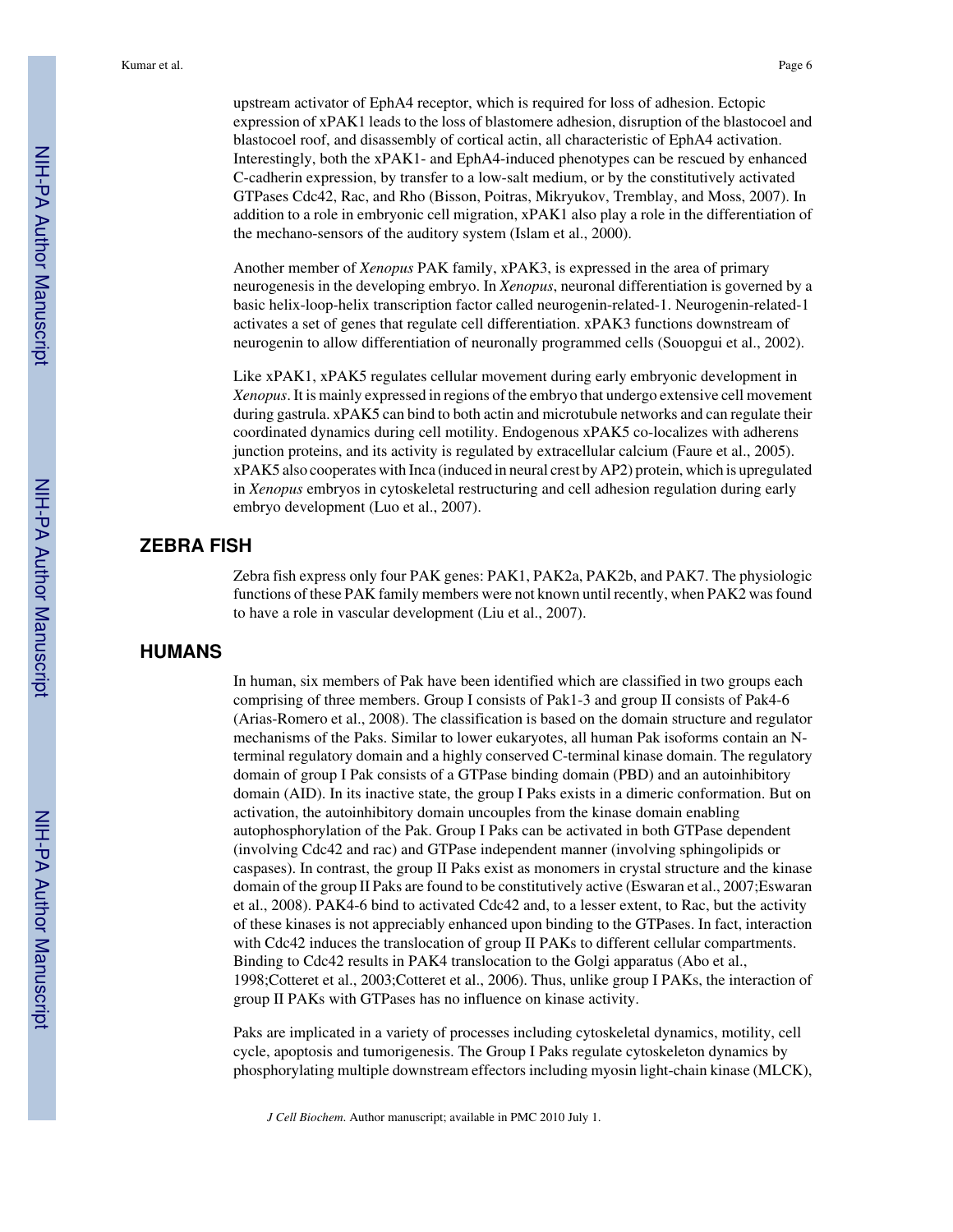Kumar et al. Page 7

paxillin, filamin A, cortactin, the PIX/COOL guanine nucleotide exchange factors, the LIMkinases, Arpc1b, stathmin, tubulin cofactor B, paxillin-α and -β isoforms (Kumar et al., 2006). The nuclear translocation of PAK in response to stimulus has been associated with PAKdependent gene transcription and translation. Some of the transcription factors and transcriptional co-regulators identified so far, includes the forkhead transcription factor (FKHR), estrogen receptor  $\alpha$  (ER $\alpha$ ), SHARP, C-terminal binding protein 1 (CTBP1), and Snail homologue 1 (SNAI1). Pak, a significant player of cell cycle progression undergo mitotic phosphorylation at Thr-212 by cyclin B1/Cdc2 which alters its association with histone H3 and promotes chromosome condensation and cell division. PAK1 also regulates centrosome dynamics through regulation of Aurora A activation. Recently, Pak mediated phosphorylation of polo like kinase 1 (Plk1) on Ser 49 is identified to be required for metaphase-associated events. In addition to cell cycle, the group I Paks plays an important role in cell survival and apoptosis. Pak1 function as cell survival signal by phosphorylating and inhibiting the proapoptotic protein Bad. In addition, PAK1 interacts with dynein light chain 1 (DLC1) and BimL and triggers their degradation, leading to blockage of the pro-apoptotic signal of BimL. PAK1 also inhibits apoptosis by phosphorylating and inactivating FKHR and by activating cell survival signals such as mitogen-activated protein kinases (p42/44 MAPK, p38 MAPK), Jun N-terminal kinase (JNK), and nuclear factor κB (NFκB). Unlike PAK1, PAK2 regulates both cell survival and cell death pathways, depending on the signals. In response to cellular stress, PAK2 generates a proteolytic fragment, the PAK-2p34. Activation of full-length PAK2 promotes cell survival by phosphorylating Bad and inhibiting its interaction with Bcl-2 or Bclx(L), thus promoting cell survival. In contrast, the proteolytic activation of PAK-2p34 leads to apoptosis (Kumar, Gururaj, and Barnes, 2006). Although, it is hypothesized that the functions of group I Paks are redundant but the members of group I Paks are involved in different biological processes as indicated by the respective knockout mice (Arias-Romero and Chernoff, 2008).

The group II Paks are recently identified members of Pak family of kinases. Although the mechanism of activation of group II Paks differs from group I Paks, they share functional similarities. Activation of PAK4 in fibroblasts leads to filopodia formation, dissolution of stress fibers, and loss of focal adhesions (Dan et al., 2001a;Callow et al., 2005). Of all the Pak family members, only PAK4 show a direct role in oncogenic transformation in primary fibroblasts (Callow et al., 2002;Cammarano et al., 2005). Similar to Pak1, PAK4 too protect cells against apoptosis by phosphorylating Bad and by antagonizing the death receptor induced activation of initiator caspase 8 (Gnesutta et al., 2001;Gnesutta et al., 2003). The second member of the group II Pak family - Pak5 express exclusively in brain and plays a crucial role in neuronal development and spine morphogenesis (Dan et al., 2002). Depending on the sub-cellular localization of PAK5, it interacts with different effectors. In the cytosol, PAK5 activates the JNK kinase pathway, while in the mitochondria promotes cell survival signals (Cotteret, Jaffer, Beeser, and Chernoff, 2003;Cotteret and Chernoff, 2006). The third member of the group II Paks- Pak6, play a crucial role in steroid-hormone-mediated signal transduction. PAK6 interaction with ER $\alpha$  and represses ER $\alpha$  transcriptional activity. Similarly, interaction of PAK6 to androgen receptor (AR) inhibits its transactivation function (Lee et al., 2002).

### **CONCLUDING REMARKS**

The structure and functions of PAKs have been conserved across all eukaryotes, but mammalian PAKs are still not completely understood and continue to offer new insights and surprises. Genetic manipulation of *Xenopus* and yeast has increased our understanding of PAK signaling tremendously, but these organisms are different from mammalian PAKs in certain aspects, such as the constitutive activation of group II PAKs. With the availability of molecular tools and much needed reagents, it is expected that a combination of lower eukaryotes,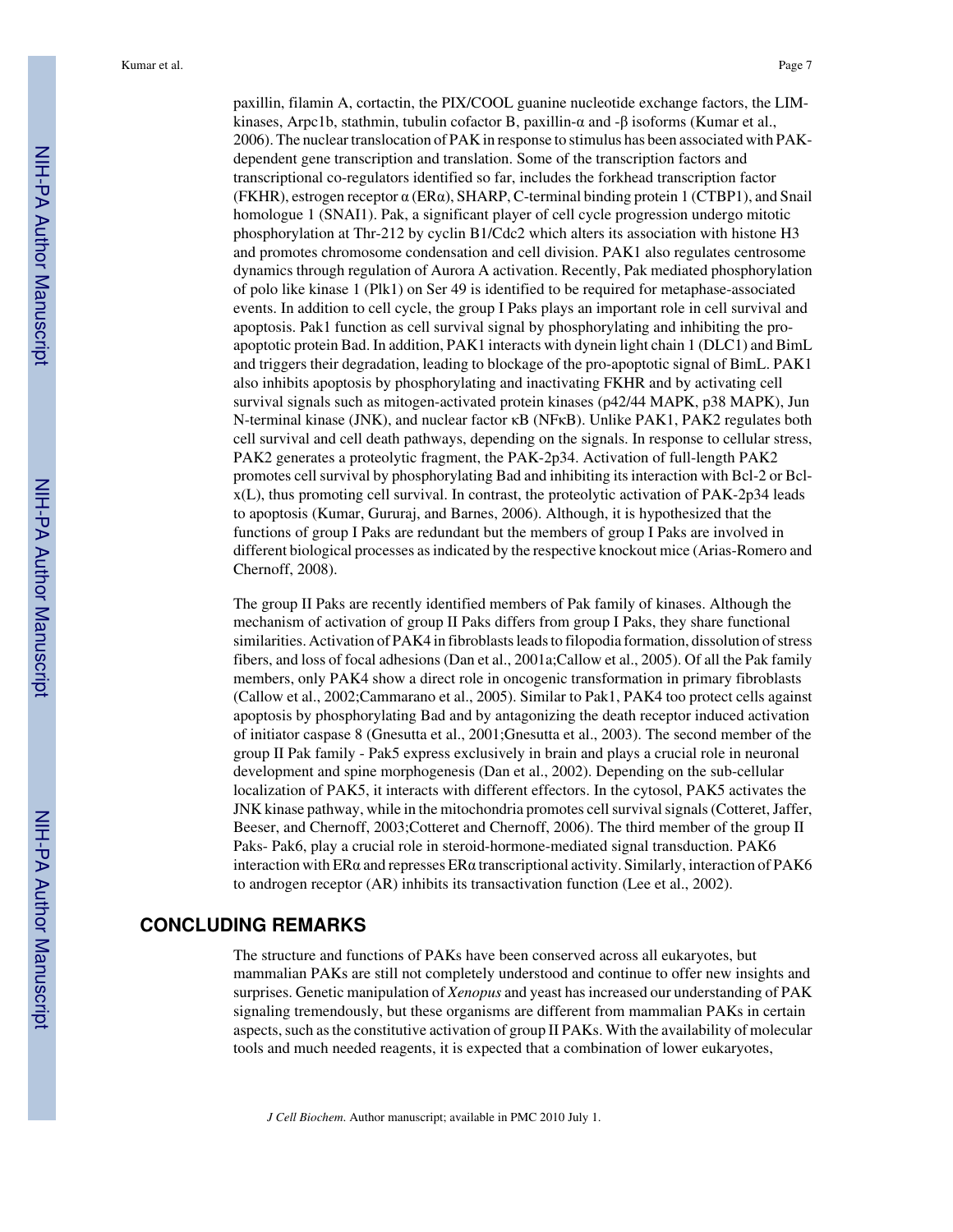mammalian cell cultures, and knockout mice will help us understand the functional complexity of PAK enzymes.

# **ACKNOWLEDGMENT**

AK is from MD Anderson Cancer Center, Houston, Tx 77030 and PRM is from Rutgers University, New Jersey.

#### **Reference List**

- 1. Abo A, Qu J, Cammarano MS, Dan C, Fritsch A, Baud V, Belisle B, Minden A. PAK4, a novel effector for Cdc42Hs, is implicated in the reorganization of the actin cytoskeleton and in the formation of filopodia. EMBO J 1998;17:6527–6540. [PubMed: 9822598]
- 2. Abrieu A, Brassac T, Galas S, Fisher D, Labbe JC, Doree M. The Polo-like kinase Plx1 is a component of the MPF amplification loop at the G2/M-phase transition of the cell cycle in Xenopus eggs. J.Cell Sci 1998;111(Pt 12):1751–1757. [PubMed: 9601104]
- 3. Arias-Romero LE, Chernoff J. A tale of two Paks. Biol.Cell 2008;100:97–108. [PubMed: 18199048]
- 4. Arias-Romero LE, Jesus Almaraz-Barrera M, Diaz-Valencia JD, Rojo-Dominguez A, Hernandez-Rivas R, Vargas M. EhPAK2, a novel p21-activated kinase, is required for collagen invasion and capping in Entamoeba histolytica. Mol.Biochem.Parasitol 2006;149:17–26. [PubMed: 16716419]
- 5. Bao S, Qyang Y, Yang P, Kim H, Du H, Bartholomeusz G, Henkel J, Pimental R, Verde F, Marcus S. The highly conserved protein methyltransferase, Skb1, is a mediator of hyperosmotic stress response in the fission yeast Schizosaccharomyces pombe. J.Biol.Chem 2001;276:14549–14552. [PubMed: 11278267]
- 6. Benton BK, Tinkelenberg A, Gonzalez I, Cross FR. Cla4p, a Saccharomyces cerevisiae Cdc42pactivated kinase involved in cytokinesis, is activated at mitosis. Mol.Cell Biol 1997;17:5067–5076. [PubMed: 9271384]
- 7. Bhattacharjya S, Gingras R, Xu P. An NMR-based identification of a peptide fragment from the betasubunit of a G-protein showing specific interactions with the GBB domain of the Ste20 kinase in budding yeast. Biochem.Biophys.Res.Commun 2006;347:1145–1150. [PubMed: 16870141]
- 8. Bisson N, Islam N, Poitras L, Jean S, Bresnick A, Moss T. The catalytic domain of xPAK1 is sufficient to induce myosin II dependent in vivo cell fragmentation independently of other apoptotic events. Dev.Biol 2003;263:264–281. [PubMed: 14597201]
- 9. Bisson N, Poitras L, Mikryukov A, Tremblay M, Moss T. EphA4 signaling regulates blastomere adhesion in the Xenopus embryo by recruiting Pak1 to suppress Cdc42 function. Mol.Biol.Cell 2007;18:1030–1043. [PubMed: 17215521]
- 10. Bokoch GM. Biology of the p21-activated kinases. Annu.Rev.Biochem 2003;72:743–781. [PubMed: 12676796]
- 11. Callow MG, Clairvoyant F, Zhu S, Schryver B, Whyte DB, Bischoff JR, Jallal B, Smeal T. Requirement for PAK4 in the anchorage-independent growth of human cancer cell lines. J.Biol.Chem 2002;277:550–558. [PubMed: 11668177]
- 12. Callow MG, Zozulya S, Gishizky ML, Jallal B, Smeal T. PAK4 mediates morphological changes through the regulation of GEF-H1. J.Cell Sci 2005;118:1861–1872. [PubMed: 15827085]
- 13. Cammarano MS, Nekrasova T, Noel B, Minden A. Pak4 induces premature senescence via a pathway requiring p16INK4/p19ARF and mitogen-activated protein kinase signaling. Mol.Cell Biol 2005;25:9532–9542. [PubMed: 16227603]
- 14. Cau J, Faure S, Vigneron S, Labbe JC, Delsert C, Morin N. Regulation of Xenopus p21-activated kinase (X-PAK2) by Cdc42 and maturation-promoting factor controls Xenopus oocyte maturation. J.Biol.Chem 2000;275:2367–2375. [PubMed: 10644687]
- 15. Chang E, Bartholomeusz G, Pimental R, Chen J, Lai H, Wang L, Yang P, Marcus S. Direct binding and In vivo regulation of the fission yeast p21-activated kinase shk1 by the SH3 domain protein scd2. Mol.Cell Biol 1999;19:8066–8074. [PubMed: 10567532]
- 16. Chen W, Chen S, Yap SF, Lim L. The Caenorhabditis elegans p21-activated kinase (CePAK) colocalizes with CeRac1 and CDC42Ce at hypodermal cell boundaries during embryo elongation. J.Biol.Chem 1996;271:26362–26368. [PubMed: 8824291]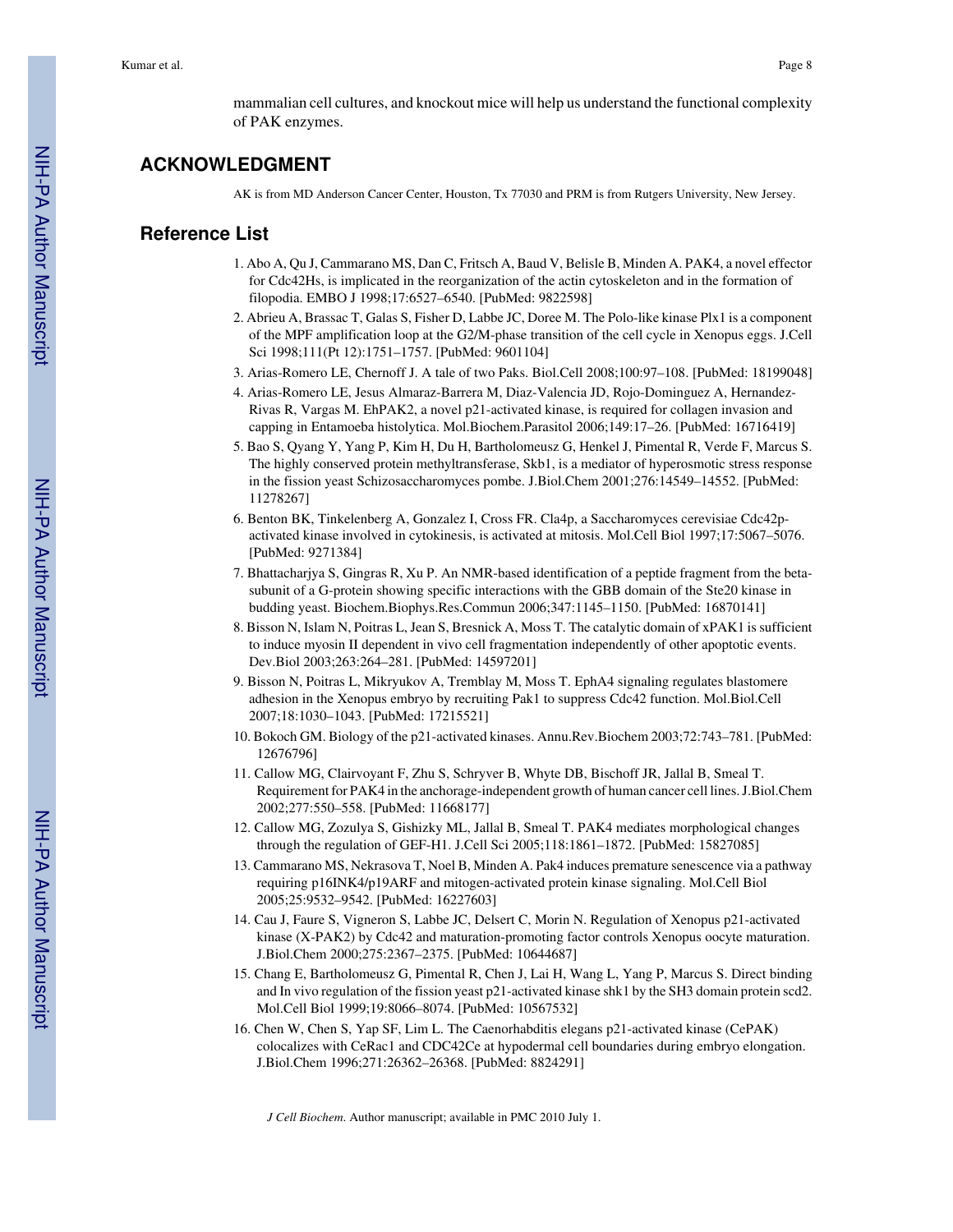- 17. Cotteret S, Chernoff J. Nucleocytoplasmic shuttling of Pak5 regulates its antiapoptotic properties. Mol.Cell Biol 2006;26:3215–3230. [PubMed: 16581795]
- 18. Cotteret S, Jaffer ZM, Beeser A, Chernoff J. p21-Activated kinase 5 (Pak5) localizes to mitochondria and inhibits apoptosis by phosphorylating BAD. Mol.Cell Biol 2003;23:5526–5539. [PubMed: 12897128]
- 19. Dan C, Kelly A, Bernard O, Minden A. Cytoskeletal changes regulated by the PAK4 serine/threonine kinase are mediated by LIM kinase 1 and cofilin. J.Biol.Chem 2001a;276:32115–32121. [PubMed: 11413130]
- 20. Dan C, Nath N, Liberto M, Minden A. PAK5, a new brain-specific kinase, promotes neurite outgrowth in N1E-115 cells. Mol.Cell Biol 2002;22:567–577. [PubMed: 11756552]
- 21. Dan I, Watanabe NM, Kusumi A. The Ste20 group kinases as regulators of MAP kinase cascades. Trends Cell Biol 2001b;11:220–230. [PubMed: 11316611]
- 22. de la RM, Mahasneh A, Lee SF, Rivero F, Cote GP. Cellular distribution and functions of wild-type and constitutively activated Dictyostelium PakB. Mol.Biol.Cell 2005;16:238–247. [PubMed: 15509655]
- 23. de Nadal E, Alepuz PM, Posas F. Dealing with osmostress through MAP kinase activation. EMBO Rep 2002;3:735–740. [PubMed: 12151331]
- 24. Dutta S, Sardar A, Ray D, Raha S. Molecular and functional characterization of EhPAK3, a p21 activated kinase from Entamoeba histolytica. Gene 2007;402:57–67. [PubMed: 17761392]
- 25. Eswaran J, Lee WH, Debreczeni JE, Filippakopoulos P, Turnbull A, Fedorov O, Deacon SW, Peterson JR, Knapp S. Crystal Structures of the p21-activated kinases PAK4, PAK5, and PAK6 reveal catalytic domain plasticity of active group II PAKs. Structure 2007;15:201–213. [PubMed: 17292838]
- 26. Eswaran J, Soundararajan M, Kumar R, Knapp S. UnPAKing the class differences among p21 activated kinases. Trends Biochem.Sci 2008;33:394–403. [PubMed: 18639460]
- 27. Faure S, Cau J, de Santa BP, Bigou S, Ge Q, Delsert C, Morin N. Xenopus p21-activated kinase 5 regulates blastomeres' adhesive properties during convergent extension movements. Dev.Biol 2005;277:472–492. [PubMed: 15617688]
- 28. Faure S, Vigneron S, Doree M, Morin N. A member of the Ste20/PAK family of protein kinases is involved in both arrest of Xenopus oocytes at G2/prophase of the first meiotic cell cycle and in prevention of apoptosis. EMBO J 1997;16:5550–5561. [PubMed: 9312014]
- 29. Gnesutta N, Minden A. Death receptor-induced activation of initiator caspase 8 is antagonized by serine/threonine kinase PAK4. Mol.Cell Biol 2003;23:7838–7848. [PubMed: 14560027]
- 30. Gnesutta N, Qu J, Minden A. The serine/threonine kinase PAK4 prevents caspase activation and protects cells from apoptosis. J.Biol.Chem 2001;276:14414–14419. [PubMed: 11278822]
- 31. Hammes SR. Steroids and oocyte maturation--a new look at an old story. Mol.Endocrinol 2004;18:769–775. [PubMed: 14630999]
- 32. Hoffmann I, Clarke PR, Marcote MJ, Karsenti E, Draetta G. Phosphorylation and activation of human cdc25-C by cdc2--cyclin B and its involvement in the self-amplification of MPF at mitosis. EMBO J 1993;12:53–63. [PubMed: 8428594]
- 33. Hofmann C, Shepelev M, Chernoff J. The genetics of Pak. J.Cell Sci 2004;117:4343–4354. [PubMed: 15331659]
- 34. Islam N, Poitras L, Moss T. The cytoskeletal effector xPAK1 is expressed during both ear and lateral line development in Xenopus. Int.J.Dev.Biol 2000;44:245–248. [PubMed: 10794083]
- 35. Jaffer ZM, Chernoff J. p21-activated kinases: three more join the Pak. Int.J.Biochem.Cell Biol 2002;34:713–717. [PubMed: 11950587]
- 36. Keniry ME, Kemp HA, Rivers DM, Sprague GF Jr. The identification of Pcl1-interacting proteins that genetically interact with Cla4 may indicate a link between G1 progression and mitotic exit. Genetics 2004;166:1177–1186. [PubMed: 15082539]
- 37. Kim H, Yang P, Catanuto P, Verde F, Lai H, Du H, Chang F, Marcus S. The kelch repeat protein, Tea1, is a potential substrate target of the p21-activated kinase, Shk1, in the fission yeast, Schizosaccharomyces pombe. J.Biol.Chem 2003;278:30074–30082. [PubMed: 12764130]
- 38. Kim HW, Yang P, Qyang Y, Lai H, Du H, Henkel JS, Kumar K, Bao S, Liu M, Marcus S. Genetic and molecular characterization of Skb15, a highly conserved inhibitor of the fission yeast PAK, Shk1. Mol.Cell 2001;7:1095–1101. [PubMed: 11389855]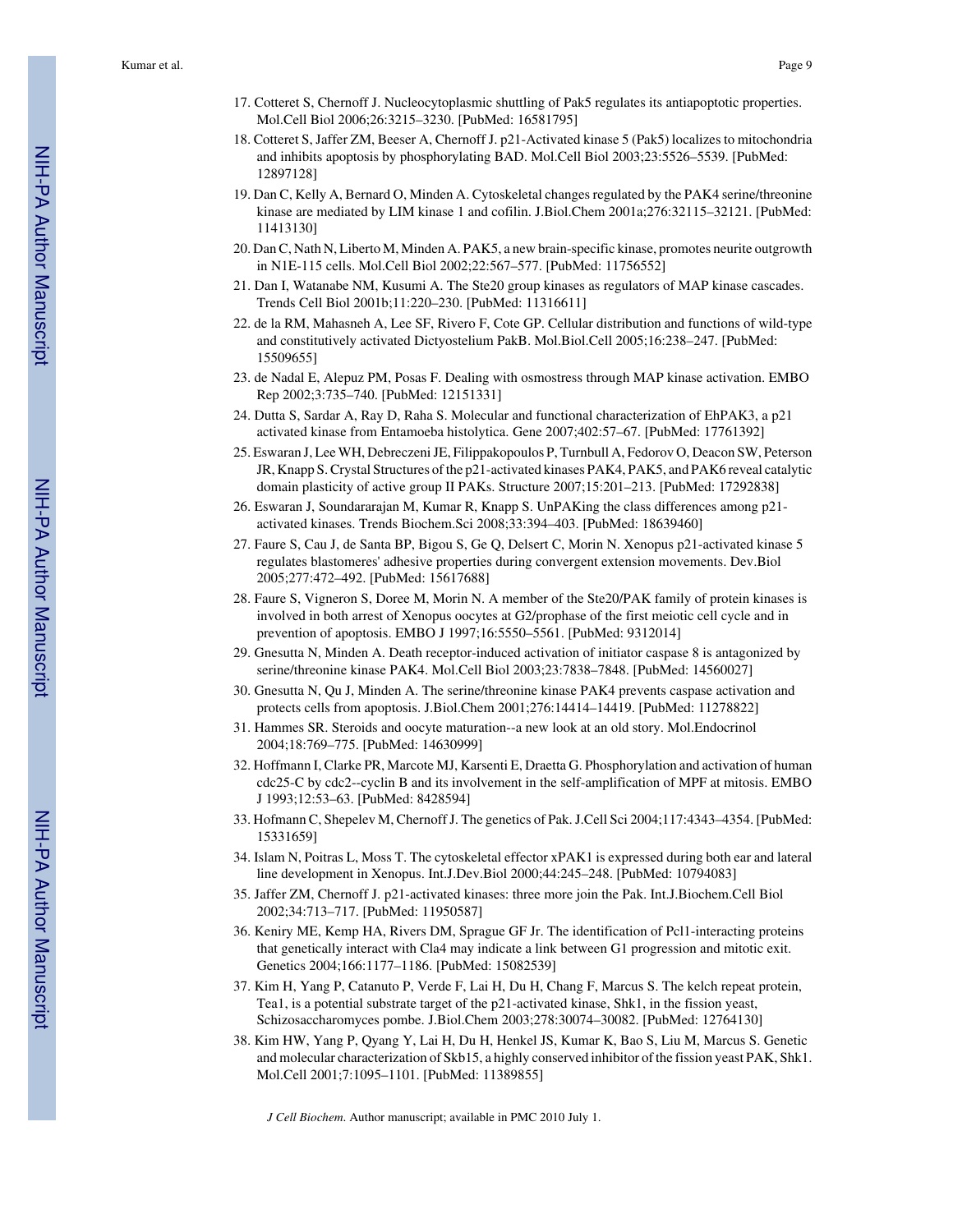- 39. Kumar R, Gururaj AE, Barnes CJ. p21-activated kinases in cancer. Nat.Rev.Cancer 2006;6:459–471. [PubMed: 16723992]
- 40. Labruyere E, Zimmer C, Galy V, Olivo-Marin JC, Guillen N. EhPAK, a member of the p21-activated kinase family, is involved in the control of Entamoeba histolytica migration and phagocytosis. J.Cell Sci 2003;116:61–71. [PubMed: 12456716]
- 41. Lee BN, Elion EA. The MAPKKK Ste11 regulates vegetative growth through a kinase cascade of shared signaling components. Proc.Natl.Acad.Sci.U.S.A 1999;96:12679–12684. [PubMed: 10535982]
- 42. Lee S, Rivero F, Park KC, Huang E, Funamoto S, Firtel RA. Dictyostelium PAKc is required for proper chemotaxis. Mol.Biol.Cell 2004;15:5456–5469. [PubMed: 15483055]
- 43. Lee SR, Ramos SM, Ko A, Masiello D, Swanson KD, Lu ML, Balk SP. AR and ER interaction with a p21-activated kinase (PAK6). Mol.Endocrinol 2002;16:85–99. [PubMed: 11773441]
- 44. Liu J, Fraser SD, Faloon PW, Rollins EL, Vom BJ, Starovic-Subota O, Laliberte AL, Chen JN, Serluca FC, Childs SJ. A betaPix Pak2a signaling pathway regulates cerebral vascular stability in zebrafish. Proc.Natl.Acad.Sci.U.S.A 2007;104:13990–13995. [PubMed: 17573532]
- 45. Lucanic M, Kiley M, Ashcroft N, L'etoile N, Cheng HJ. The Caenorhabditis elegans P21-activated kinases are differentially required for UNC-6/netrin-mediated commissural motor axon guidance. Development 2006;133:4549–4559. [PubMed: 17050621]
- 46. Luo T, Xu Y, Hoffman TL, Zhang T, Schilling T, Sargent TD. Inca: a novel p21-activated kinaseassociated protein required for cranial neural crest development. Development 2007;134:1279–1289. [PubMed: 17314132]
- 47. Marcus S, Polverino A, Chang E, Robbins D, Cobb MH, Wigler MH. Shk1, a homolog of the Saccharomyces cerevisiae Ste20 and mammalian p65PAK protein kinases, is a component of a Ras/ Cdc42 signaling module in the fission yeast Schizosaccharomyces pombe. Proc.Natl.Acad.Sci.U.S.A 1995;92:6180–6184. [PubMed: 7597098]
- 48. Margolis SS, Perry JA, Weitzel DH, Freel CD, Yoshida M, Haystead TA, Kornbluth S. A role for PP1 in the Cdc2/Cyclin B-mediated positive feedback activation of Cdc25. Mol.Biol.Cell 2006;17:1779–1789. [PubMed: 16467385]
- 49. Melzig J, Rein KH, Schafer U, Pfister H, Jackle H, Heisenberg M, Raabe T. A protein related to p21 activated kinase (PAK) that is involved in neurogenesis in the Drosophila adult central nervous system. Curr.Biol 1998;8:1223–1226. [PubMed: 9811608]
- 50. Menzel N, Schneeberger D, Raabe T. The Drosophila p21 activated kinase Mbt regulates the actin cytoskeleton and adherens junctions to control photoreceptor cell morphogenesis. Mech.Dev 2007;124:78–90. [PubMed: 17097274]
- 51. Muller-Taubenberger A, Bretschneider T, Faix J, Konzok A, Simmeth E, Weber I. Differential localization of the Dictyostelium kinase DPAKa during cytokinesis and cell migration. J.Muscle Res.Cell Motil 2002;23:751–763. [PubMed: 12952073]
- 52. Palmer A, Nebreda AR. The activation of MAP kinase and p34cdc2/cyclin B during the meiotic maturation of Xenopus oocytes. Prog.Cell Cycle Res 2000;4:131–143. [PubMed: 10740821]
- 53. Qyang Y, Yang P, Du H, Lai H, Kim H, Marcus S. The p21-activated kinase, Shk1, is required for proper regulation of microtubule dynamics in the fission yeast, Schizosaccharomyces pombe. Mol.Microbiol 2002;44:325–334. [PubMed: 11972773]
- 54. Rao Y. Dissecting Nck/Dock signaling pathways in Drosophila visual system. Int.J.Biol.Sci 2005;1:80–86. [PubMed: 15951852]
- 55. Sagot I, Rodal AA, Moseley J, Goode BL, Pellman D. An actin nucleation mechanism mediated by Bni1 and profilin. Nat.Cell Biol 2002;4:626–631. [PubMed: 12134165]
- 56. Schneeberger D, Raabe T. Mbt, a Drosophila PAK protein, combines with Cdc42 to regulate photoreceptor cell morphogenesis. Development 2003;130:427–437. [PubMed: 12490550]
- 57. Simanis V. Events at the end of mitosis in the budding and fission yeasts. J.Cell Sci 2003;116:4263– 4275. [PubMed: 14514882]
- 58. Soulard A, Lechler T, Spiridonov V, Shevchenko A, Shevchenko A, Li R, Winsor B. Saccharomyces cerevisiae Bzz1p is implicated with type I myosins in actin patch polarization and is able to recruit actin-polymerizing machinery in vitro. Mol.Cell Biol 2002;22:7889–7906. [PubMed: 12391157]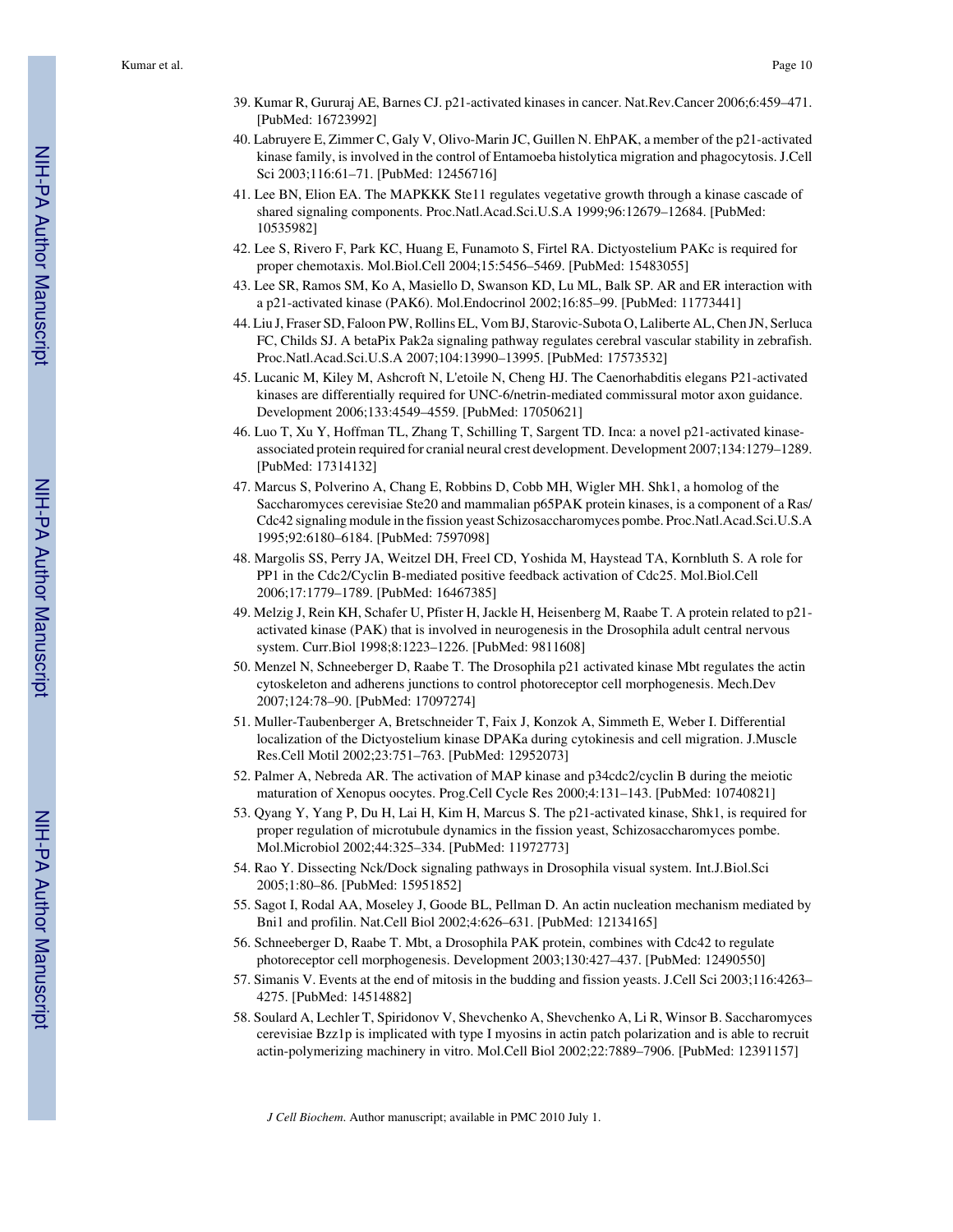- 59. Souopgui J, Solter M, Pieler T. XPak3 promotes cell cycle withdrawal during primary neurogenesis in Xenopus laevis. EMBO J 2002;21:6429–6439. [PubMed: 12456650]
- 60. Wells NJ, Watanabe N, Tokusumi T, Jiang W, Verdecia MA, Hunter T. The C-terminal domain of the Cdc2 inhibitory kinase Myt1 interacts with Cdc2 complexes and is required for inhibition of G (2)/M progression. J.Cell Sci 1999;112(Pt 19):3361–3371. [PubMed: 10504341]
- 61. Wu CF, Delsert C, Faure S, Traverso EE, Kloc M, Kuang J, Etkin LD, Morin N. Tumorhead distribution to cytoplasmic membrane of neural plate cells is positively regulated by Xenopus p21 activated kinase 1 (X-PAK1). Dev.Biol 2007;308:169–186. [PubMed: 17560976]
- 62. Yang J, Winkler K, Yoshida M, Kornbluth S. Maintenance of G2 arrest in the Xenopus oocyte: a role for 14-3-3-mediated inhibition of Cdc25 nuclear import. EMBO J 1999a;18:2174–2183. [PubMed: 10205171]
- 63. Yang P, Kansra S, Pimental RA, Gilbreth M, Marcus S. Cloning and characterization of shk2, a gene encoding a novel p21-activated protein kinase from fission yeast. J.Biol.Chem 1998;273:18481– 18489. [PubMed: 9660817]
- 64. Yang P, Pimental R, Lai H, Marcus S. Direct activation of the fission yeast PAK Shk1 by the novel SH3 domain protein, Skb5. J.Biol.Chem 1999b;274:36052–36057. [PubMed: 10593886]
- 65. Yang P, Qyang Y, Bartholomeusz G, Zhou X, Marcus S. The novel Rho GTPase-activating protein family protein, Rga8, provides a potential link between Cdc42/p21-activated kinase and Rho signaling pathways in the fission yeast, Schizosaccharomyces pombe. J.Biol.Chem 2003;278:48821– 48830. [PubMed: 14506270]